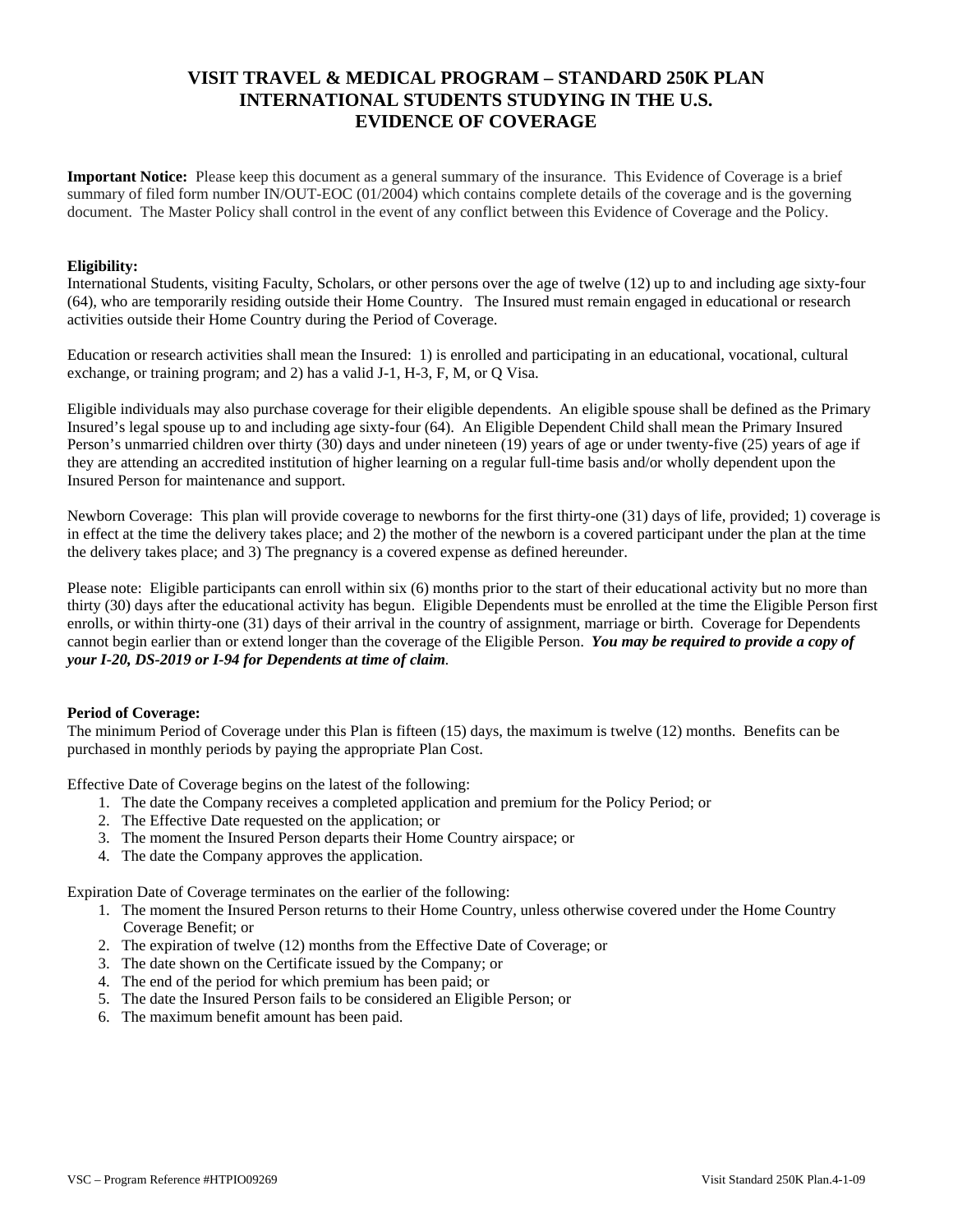## **SCHEDULE OF BENEFITS: STANDARD PLAN – COVERAGE OF 250,000**

| All Coverages and Benefits are in U.S. Dollar Amounts |                                                                |  |  |  |
|-------------------------------------------------------|----------------------------------------------------------------|--|--|--|
| Accident & Sickness Medical Maximums                  | Per Injury or Illness                                          |  |  |  |
|                                                       | \$250,000 per Student – Age 12 to 49                           |  |  |  |
|                                                       | $$100,000$ per Student - Age 50 to 64                          |  |  |  |
|                                                       | \$50,000 Spouse/Child                                          |  |  |  |
|                                                       | $$25,000$ Spouse $-Age 50$ to 64                               |  |  |  |
|                                                       | Lifetime Maximum                                               |  |  |  |
|                                                       | \$1,000,000 per Student / \$100,000 Spouse/Child               |  |  |  |
| Deductible – Per Injury or Illness                    | \$50 if first treated at the Student Health Center             |  |  |  |
|                                                       | \$100 if not first treated at the Student Health Center        |  |  |  |
| Prescription Drugs:                                   | Covered as any other covered Injury or Illness                 |  |  |  |
| Deductible per script:                                | \$0 per script                                                 |  |  |  |
| Coinsurance per script:                               | 100% up to policy maximum per script                           |  |  |  |
| Coinsurance                                           | 80% to \$5,000, then 100% to Plan Maximum                      |  |  |  |
| <b>Benefit Period</b>                                 | Covered expenses incurred during the Period of Coverage        |  |  |  |
| Maternity                                             | Up to \$10,000 per Policy Year                                 |  |  |  |
| Mental Illness per Lifetime                           | Inpatient: Payable at 50% to \$10,000, to a maximum of 40 days |  |  |  |
|                                                       | Outpatient: Payable at 80% up to maximum of \$500              |  |  |  |
| Alcohol and Drug Abuse per Lifetime                   | Inpatient/Outpatient: Payable at 50% up to \$1,000             |  |  |  |
| Injuries from a Motor Vehicle Accident                | \$10,000 per Policy Period                                     |  |  |  |
| Sports-related Injuries (non-interscholastic sports)  | \$10,000 per Policy Period                                     |  |  |  |
| Hazardous Sports Coverage as listed                   | \$10,000 per Policy Period                                     |  |  |  |
| Dental (Emergency)                                    | \$250 per tooth to a maximum of \$500 per Policy Period        |  |  |  |
| <b>Emergency Medical Evacuation</b>                   | \$100,000 per Policy Period                                    |  |  |  |
| <b>Repatriation of Mortal Remains</b>                 | \$25,000 per Policy Period                                     |  |  |  |
| <b>Emergency Reunion</b>                              | \$5,000 per Policy Period                                      |  |  |  |
| Accidental Death & Dismemberment                      | $\overline{$10,000}$ per Student                               |  |  |  |
|                                                       | \$5,000 per Spouse/Dependent Child                             |  |  |  |
| Home Country Coverage - Incidental trips to the       | 30 days of coverage up to a maximum of \$25,000 per Policy     |  |  |  |
| Insured's Home Country                                | Period                                                         |  |  |  |
| Home Country Extension of Benefits                    | Up to \$5,000, expenses must be incurred within 30 days of     |  |  |  |
|                                                       | returning to your Home Country                                 |  |  |  |
| Pre-existing Conditions                               | 12 months prior to Effective Date, waived after 12 consecutive |  |  |  |
|                                                       | months of coverage                                             |  |  |  |
| Assistance                                            | $24$ hours - Worldwide                                         |  |  |  |

## **DESCRIPTION OF BENEFITS**

## **Medical Expenses:**

This Plan shall pay Reasonable and Customary charges for Covered Expenses, excess of the Deductible and Coinsurance up to the Medical Maximum, incurred by you due to a covered Injury or Illness which occurred during the Period of Coverage outside your Home Country (except as provided under the Home Country Coverage). The initial Treatment of an Injury or Illness must occur within thirty (30) days of the date of Injury or onset of Illness.

Only such expenses which are specifically enumerated in the following list of charges that are incurred within the Benefit Period, and which are not excluded, shall be considered Covered Expenses:

- 1) Charges made by a hospital for semi-private room and board, floor nursing and other services inclusive of charges for professional service and with the exception of personal services of a non-medical nature; provided, however, that expenses do not exceed the hospital's average charge for semiprivate room and board accommodation.
- 2) Charges made for Intensive Care or Coronary Care charges and nursing services.
- 3) Charges made for diagnosis, Treatment and Surgery by a Physician.
- 4) Charges made for an operating room.
- 5) Charges made for Outpatient Treatment, same as any other Treatment covered on an Inpatient basis. This includes ambulatory Surgical centers, Physicians' Outpatient visits/examinations, clinic care, and Surgical opinion consultations.
- 6) Charges made for the cost and administration of anesthetics.
- 7) Charges for medication, X-ray services, laboratory tests and services, the use of radium and radioactive isotopes, oxygen, blood, transfusions, iron lungs, and medical Treatment.
- 8) Charges for physiotherapy, to a maximum of \$500, if recommended by a Physician for the Treatment of a specific Disablement following hospitalization and administered by a licensed physiotherapist.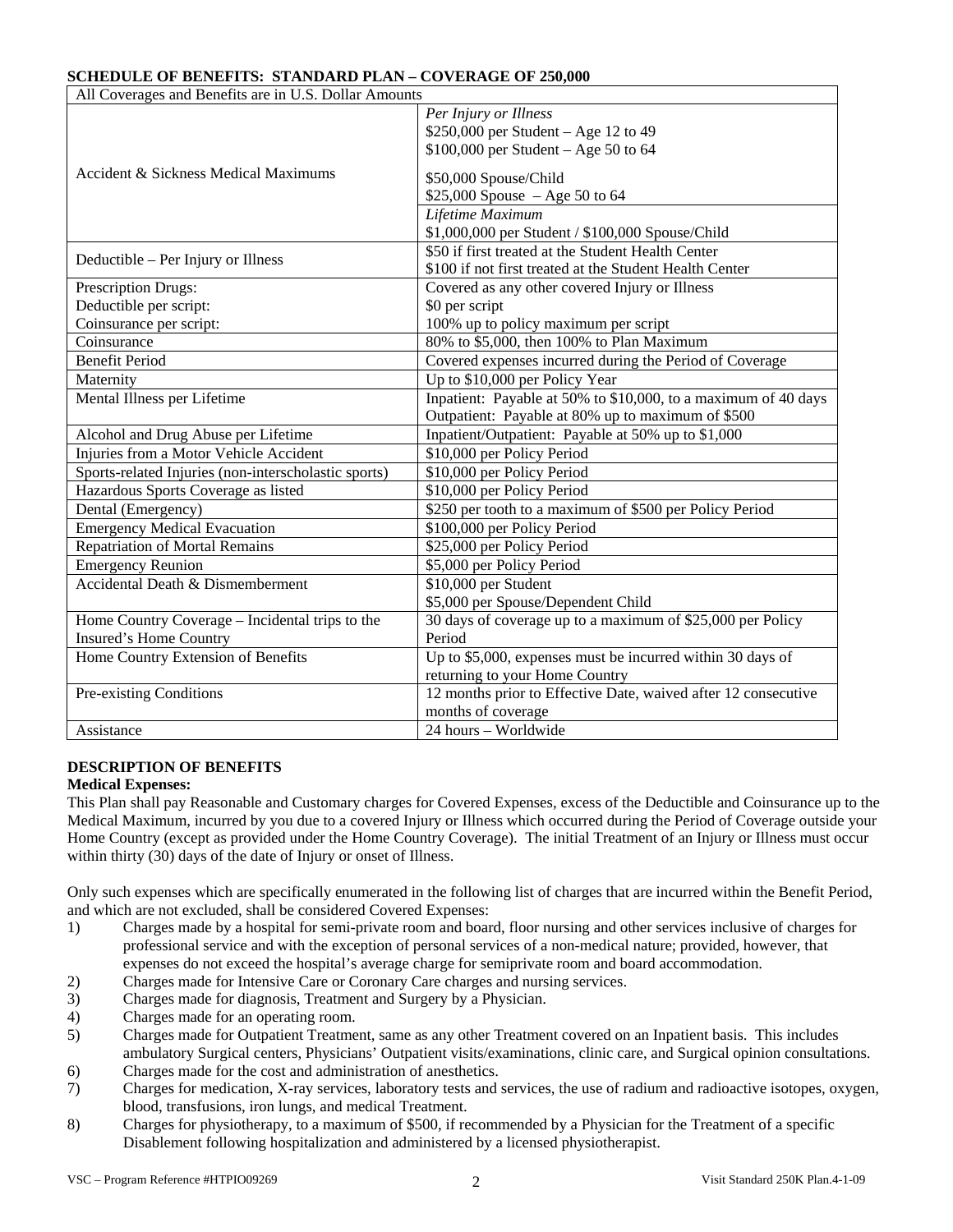- 9) Dressings, drugs, and medicines that can only be obtained upon a written prescription of a Physician or Surgeon.
- 10) Local transportation to or from the nearest hospital or to and from the nearest hospital with facilities for required Treatment. Such transportation shall be by licensed ground ambulance only to a limit of \$350, within the metropolitan area in which you are located at that time the service is used. If you are in a rural area, then licensed air ambulance transportation to the nearest metropolitan area shall be considered a Covered Expense.

### **Pre-notification:**

For each scheduled hospital admission, emergency hospital confinement, or Outpatient Treatment, you or someone on your behalf must contact the Assistance Company for pre-notification as soon as possible, but no later than forty-eight (48) hours prior to the admission to the hospital, the hospital confinement or Outpatient Treatment. For emergency hospital confinement, you or someone on your behalf must notify the Assistance Company as soon as possible, but not later than forty-eight (48) hours after the date of admission. Pre-notification does not guarantee or confirm benefits or the payment of said benefits.

### **Maternity:**

When covered maternity expenses are incurred by you or your eligible dependents, the Company will pay Reasonable Charges for medical expenses in excess of the Deductible and Coinsurance. In no event shall the Company's maximum liability exceed the maximum stated in the Schedule of Benefits, as to Covered Expenses during any one period of individual coverage.

You or your representative must notify the Company of a Pregnancy within the first trimester.

As stated in the Schedule of Benefits, benefits will be payable for Covered Expenses you incur before, during, and after delivery of a child, including physician, hospital, laboratory, and ultrasound services. Coverage for the Inpatient postpartum stay for you and your newborn child in a hospital, will, at a minimum, be for the length of stay recommended by the American Academy of Pediatrics and the American College of Obstetricians and Gynecologists in their guidelines for perinatal care.

Coverage for a length of stay shorter than the minimum period mentioned above may be permitted if your attending physician determines further Inpatient postpartum care is not necessary for you or your newborn child provided the following are met:

- 1. In the opinion of your attending physician, the newborn child meets the criteria for medical stability in the guidelines for perinatal care prepared by the Academy of Pediatrics and the American College of Obstetricians and
	- Gynecologists that determine the appropriate length of stay based upon the evaluation of:
		- a. The antepartum, intrapartum, postpartum course of the mother and infant;
		- b. The gestational stage, birth weight, and clinical condition of the infant;
		- c. The demonstrated ability of the mother to care for the infant after discharge; and
		- d. The availability of post discharge follow-up to verify the condition of the infant after discharge; and
- 2. One (1) at-home post delivery care visit is provided to you at your residence by a physician or nurse performed no later than forty-eight (48) hours following discharge for you and your newborn child from the hospital. Coverage for this visit includes, but is not limited to:
	- a. Parent education;
	- b. Assistance and training in breast or bottle feeding; and

Performance of any maternal or neonatal tests routinely performed during the usual course of Inpatient care for you or your newborn child, including the collection of an adequate sample for the hereditary and metabolic newborn screening. (At your discretion, this visit may occur at the physician's office.)

### **Mental Illness:**

Benefits are paid for Treatment or medication for Mental Illness, which are not excluded and covered under this policy, and shall be considered a Covered Expense:

Inpatient Care – Shall be payable at 50% to \$10,000, subject to a maximum of forty (40) days of Inpatient care. Outpatient – Shall be payable at 80% up to a maximum of \$500.

### **Alcohol and Drug Abuse:**

Benefits are paid for Treatment or medication for Alcohol and Drug Abuse, which are not excluded and covered under this policy, and shall be considered a Covered Expense. Benefits shall be payable at 50% up to \$1,000.

## **Emergency Dental Treatment:**

Benefits are paid for Reasonable and Customary expenses in excess of the Deductible and Coinsurance of \$250 per tooth up to a maximum of \$500, for the emergency repair or replacement to sound, natural teeth damaged as the result of a Covered Accident.

### **Emergency Medical Evacuation and Repatriation:**

Benefits are paid for Covered Expenses incurred up to the maximum as stated in the Schedule of Benefits, for any covered Injury or Illness commencing during the Period of Coverage that result in a Medically Necessary Emergency Medical Evacuation or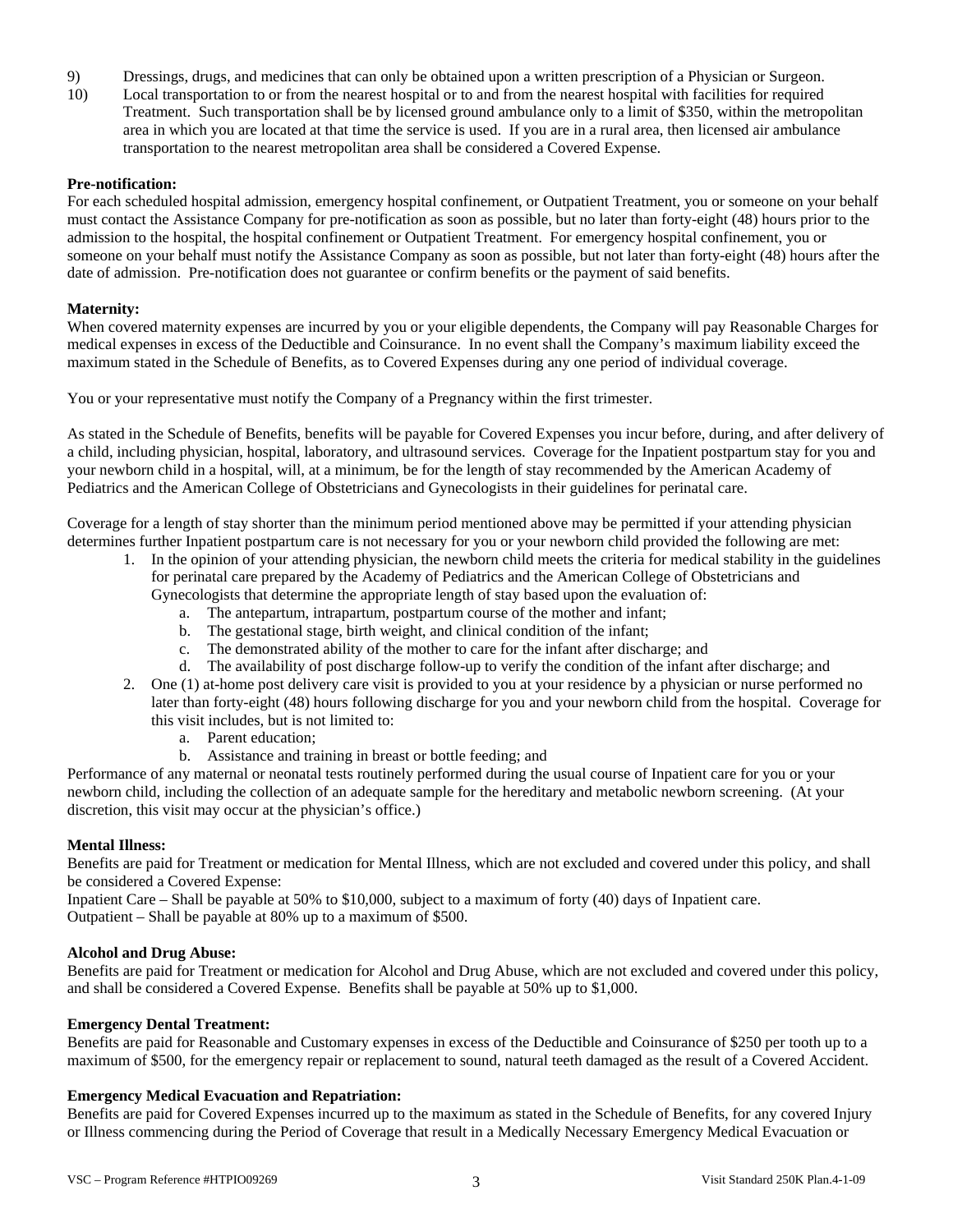Repatriation. The decision for an Emergency Medical Evacuation or Repatriation must be pre-approved and arranged by the Assistance Company in consultation with your local attending Physician.

Emergency Medical Evacuation or Repatriation means: a) your medical condition warrants immediate transportation from the place where you are located (due to inadequate medical facilities) to the nearest adequate medical facility where medical Treatment can be obtained; or b) after being treated at a local medical facility, your medical condition warrants transportation with a qualified medical attendant to your Home Country to obtain further medical Treatment or to recover; or c) both a) and b) above.

Covered Expenses are expenses for transportation, medical services and medical supplies necessarily incurred in connection with Emergency Medical Evacuation or Repatriation. All transportation arrangements must be by the most direct and economical route. Expenses for special transportation and medical supplies and services must be: a) pre-approved and ordered by the Assistance Company and b) required by the standard regulations of the conveyance transportation. Transportation means any land, water or air conveyance required to transport you. Special transportation includes, but is not limited to, licensed ground and air ambulances, commercial airlines, and private motor vehicles.

### **Return of Mortal Remains:**

Benefits will be paid for Reasonable and Customary Covered Expenses incurred up to the maximum as stated in the Schedule of Benefits, to return your remains to your Home Country, if you should die. Covered Expenses include, but are not limited to, expenses for embalming or Cremation, a minimally necessary container appropriate for transportation, shipping costs, and the necessary government authorizations. All Covered Expenses in connection with a Return of Mortal Remains or Cremation must be pre-approved and arranged by the Assistance Company.

### **Emergency Medical Reunion:**

When the Assistance Company and your attending Physician determine that it is necessary and prudent for you to have an Emergency Medical Evacuation or Repatriation, this Plan will arrange to bring an individual of your choice, from your current Home Country, to be at your side while you are hospitalized and then accompany you during your return to your current Home Country. Benefits will be paid up to the maximum as stated in the Schedule of Benefits for a round-trip economy airfare ticket as well as for reasonable travel and accommodation expenses up to a maximum of ten (10) days, as pre-approved and arranged by the Assistance Company.

### **Accidental Death & Dismemberment:**

Benefits shall be paid to you if you sustain an accidental Injury. The Injury must occur during the Period of Coverage, and death or dismemberment as a result of that accident must occur within 365 days from the date of Accident. Benefits payable for any such loss shall be in accordance with the following table: If you incur more than one Loss stated in the following Table as the result of one Accident, only the largest amount shall be payable.

| <b>Description of Loss</b>                    | <b>Percent of Principal Sum</b> |  |  |
|-----------------------------------------------|---------------------------------|--|--|
| Life                                          | 100\%                           |  |  |
| Both Hands or Both Feet or Sight of Both Eyes | 100\%                           |  |  |
| One Hand and One Foot                         | 100\%                           |  |  |
| Either Hand or Foot and Sight of One Eye      | 100%                            |  |  |
| Either Hand or Foot                           | 50%                             |  |  |

### **Hazardous Sports Coverage:**

This Plan shall pay up to the maximum as stated in the Schedule of Benefits for Injury which occurs while You are participating in one of the following hazardous sports: snow skiing or snowboarding.

### **Home Country Coverage:**

**Incidental Trips to the Home Country –** During the period of coverage, the Insured may return to his or her Home Country for incidental visits of up to thirty (30) days. If during an incidental trip home, the Insured suffers an Injury or Illness, this Plan shall pay up to the maximum as stated in the Schedule of Benefits of Covered Expenses for that Injury or Illness. Treatment for this Injury or Illness must occur within the Insured's Home Country while on the incidental visit.

**Home Country Extension of Benefits –** The Plan shall pay up to the maximum as stated in the Schedule of Benefits for Covered Expenses incurred in your Home Country related to an Injury or Illness which occurred, was diagnosed and treated outside your Home Country during your Period of Coverage. Only those covered expenses incurred within thirty (30) days of your return to your Home Country shall be considered eligible.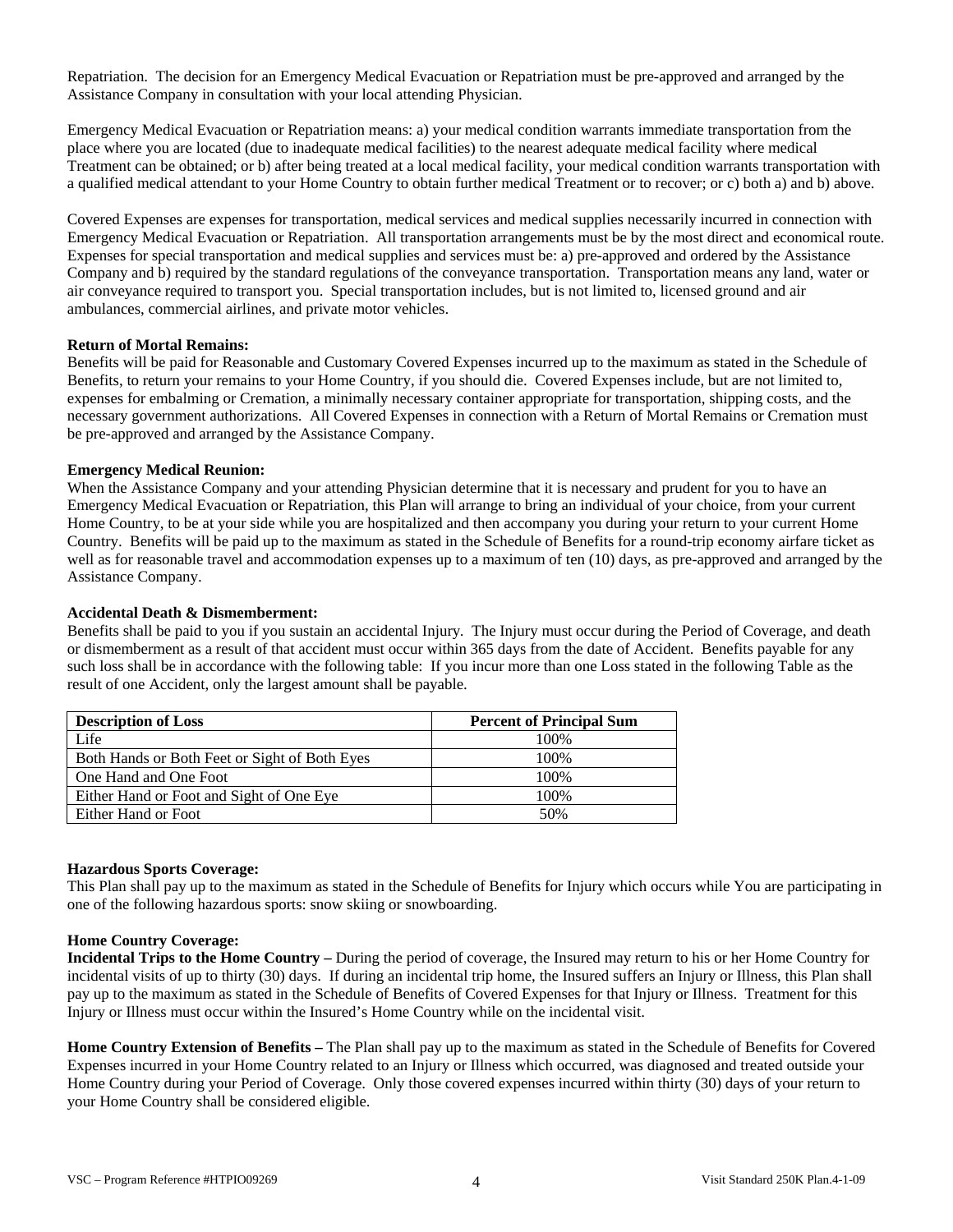## **PLAN DEFINITIONS**

**Benefit Period** shall mean the allowable time period you have to receive Treatment for a Covered Injury or Illness.

**Coinsurance** shall mean the percentage amount of Covered Expenses, after the Deductible, which is your responsibility to pay.

**Deductible** shall mean the amount of Covered Expenses which is your responsibility to pay before benefits under the Plan are payable.

**Home Country** shall mean the country where you have your true, fixed and permanent home and principal establishment.

**Inpatient** shall mean if you are confined in an institution and are charged for room and board.

**Mountaineering** shall mean the sport, hobby or profession of walking, hiking and climbing up mountains either: 1) utilizing harnesses, ropes, crampons, or ice axes; or 2) ascending 4,500 meters or above.

**Outpatient** shall mean if you receive care in a hospital or another institution, including; ambulatory surgical center; convalescent/ skilled nursing facility; or Physician's office, for an Illness or Injury, but you are confined and are not charged for room and board.

**Parachuting** shall mean an activity involving the breaking of a free fall from an airplane using a parachute.

**Pre-existing Condition** shall mean any condition for which a licensed Physician was consulted, or for which Treatment or Medication was prescribed, or for which manifestations or symptoms would have caused a person to seek medical advice twelve (12) months prior to the Effective Date of coverage under the Policy, except if the Insured Person is covered under the Policy for twelve (12) consecutive months, the Pre-existing Condition exclusion will no longer apply and any eligible expenses incurred thereafter will be considered for reimbursement.

**Reasonable and Customary** shall mean the maximum amount that the Plan determines is Reasonable and Customary for Covered Expenses you receive, up to but not to exceed charges actually billed. The determination considers: 1) amounts charged by other Service Providers for the same or similar service in the locality where received, considering the nature and severity of the bodily Injury or Illness in connection with which such services and supplies are received; 2) any usual medical circumstances requiring additional time, skill or experience; and 3) other factors included but not limited to, a resource based relative value scale.

**Treatment** means a specific in-office or hospital physical examination of or care rendered to you; consultation; diagnostic procedures and services; Surgery; medical services and supplies, including medication prescribed or provided by a Service Provider.

## **EXCLUSIONS AND LIMITATIONS**

No Benefit shall be payable for Accident Medical, Sickness Medical, Maternity, Mental Illness, Alcohol and Drug Abuse, Dental, Emergency Medical Evacuation/Repatriation, Return of Mortal Remains, and Emergency Medical Reunion, as the result of:

- 1. Any Pre-existing Condition as defined hereunder. This exclusion does not apply to Emergency Evacuation/ Repatriation or Return of Mortal Remains;
- 2. Injury or Illness which is not presented to the Company for payment within three (3) months of receiving Treatment;
- 3. Charges for Treatment which is not Medically Necessary;
- 4. Charges provided at no cost to you;
- 5. Charges for Treatment which exceed Reasonable and Customary charges;
- 6. Charges incurred for Surgery or Treatments which are Experimental/Investigational, or for research purposes;
- 7. Services, supplies or Treatment, including any period of hospital confinement, which were not recommended, approved and certified as Medically Necessary and reasonable by a Physician;
- 8. Suicide or any attempts thereof, while sane; or self destruction or any attempt thereof, while insane;
- 9. Any consequence, whether directly or indirectly, proximately or remotely occasioned by, contributed to by, or traceable to, or arising in connection with:
	- a) war, invasion, act of foreign enemy hostilities, warlike operations (whether war be declared or not), or civil war
	- b) mutiny, riot, strike, military or popular uprising insurrection, rebellion, revolution, military or usurped power
	- c) acting on behalf of or in connection with any organization with activities directed towards the overthrow by force of the Government de jure or de facto or to the influencing of it by terrorism or violence
	- d) martial law or state of siege or any events or causes which determine the proclamation or maintenance of martial law or state of siege (hereinafter for the purposes of this Exclusion called the "Occurrences")

Any consequence happening or arising during the existence of abnormal conditions (whether physical or otherwise), whether directly or indirectly, proximately or remotely occasioned by, or contributed to by, traceable to, arising in connection with, any of the said Occurrences shall be deemed to be consequences for which the Plan shall not be liable for, except to the extent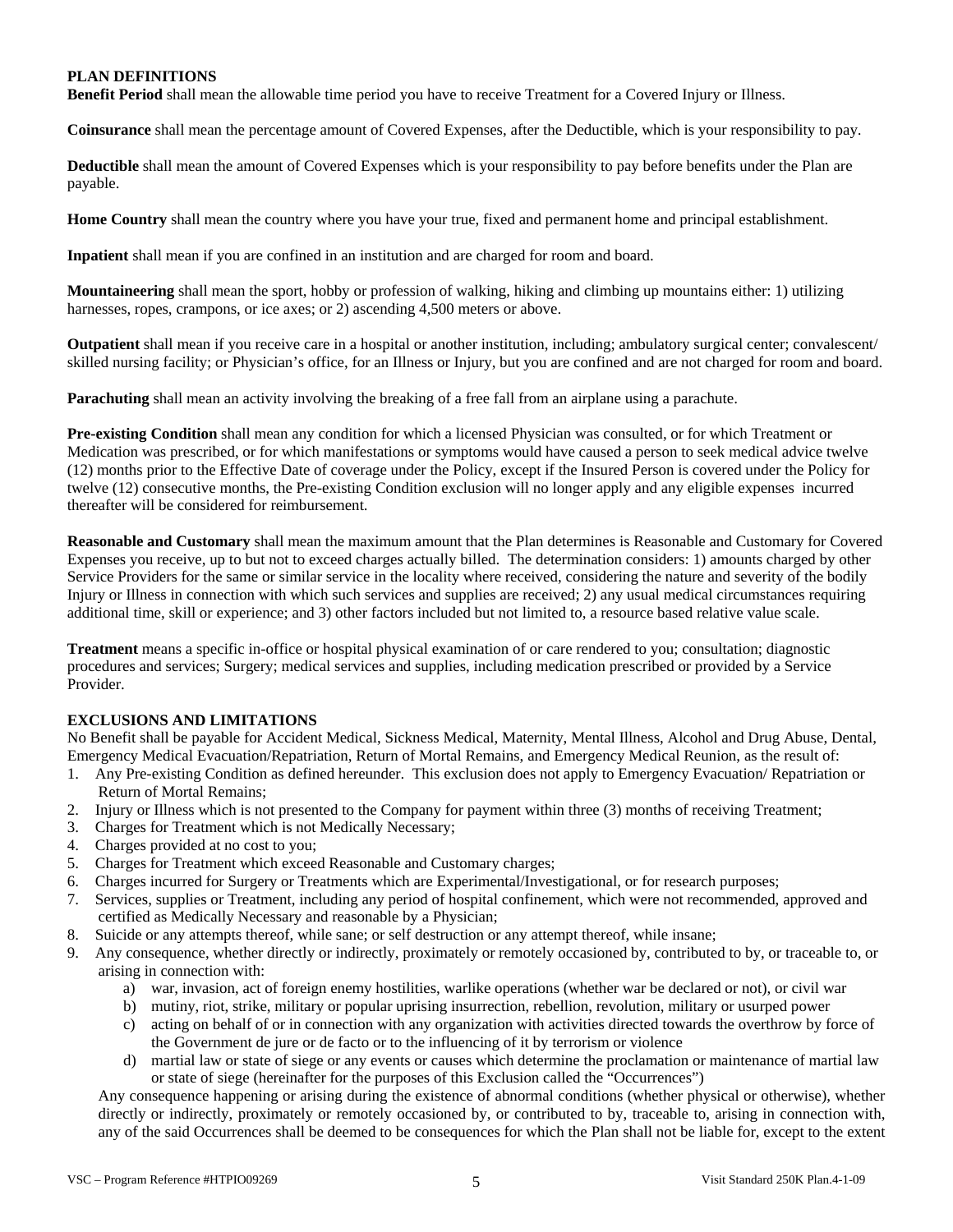that you prove that such consequence happened independently of the existence of such abnormal conditions;

- 10. Injury sustained while participating in professional athletics;
- 11. Injury sustained while participating in Amateur or Interscholastic Athletics; this exclusion does not apply to non-competitive, recreational or intramural activities;
- 12. Routine physicals, immunizations or other examinations where there are no objective indications or impairment in normal health, and laboratory diagnostic or X-ray examinations, except in the course of a Disablement established by a prior call or attendance of a Physician;
- 13. Treatment of the Temporomandibular joint;
- 14. Vocational, speech, recreational or music therapy;
- 15. Services or supplies performed or provided by a Relative of yours, or anyone who lives with you;
- 16. Cosmetic or plastic Surgery, except as the result of a covered Accident; for the purposes of this Plan, Treatment of a deviated nasal septum shall be considered a cosmetic condition;
- 17. Elective Surgery which can be postponed until you return to your Home Country, where the objective of the trip is to seek medical advice, Treatment or Surgery;
- 18. Treatment and the provision of false teeth or dentures, normal ear tests and the provision of hearing aids;
- 19. Eye refractions or eye examinations for the purpose of prescribing corrective lenses for eyeglasses or for the fitting thereof, unless caused by Accidental bodily Injury incurred while covered hereunder;
- 20. Treatment in connection with alcoholism and drug addiction, or use of any drug or narcotic agent, unless otherwise covered under this policy;
- 21. Injury sustained while under the influence of or Disablement due wholly or partly to the effects of intoxicating liquor or drugs other than drugs taken in accordance with Treatment prescribed and directed by a Physician for a condition which is covered hereunder, but not for the Treatment of drug addiction;
- 22. Any Mental and Nervous disorders or rest cures, unless otherwise covered under this policy;
- 23. Congenital abnormalities and conditions arising out of or resulting there from;
- 24. Expenses which are non-medical in nature;
- 25. Expenses as a result of, or in connection with, intentionally self-inflicted Injury or Illness;
- 26. Expenses as a result of, or in connection with, the commission of a felony offense;
- 27. Injury sustained while taking part in mountaineering where ropes or guides are normally used; hang gliding, parachuting, bungee jumping, racing by horse, motor vehicle or motorcycle, snowmobiling, motorcycle/motor scooter riding, scuba diving involving underwater breathing apparatus, unless PADI or NAUI certified, snorkeling, water skiing, snow skiing, spelunking, parasailing and snowboarding; unless covered under the Hazardous Sports Coverage.
- 28. Treatment paid for or furnished under any other individual or group policy or other service or medical pre-payment plan arranged through the employer to the extent so furnished or paid, or under any mandatory government program or facility set up for Treatment without any cost to you;
- 29. Dental care, except as the result of Injury to natural teeth caused by Accident, unless otherwise covered under this Plan;
- 30. Routine Dental Treatment;
- 31. Drug, Treatment or procedure that either promotes or prevents conception, or prevents childbirth, including but not limited to: artificial insemination, Treatment for infertility or impotency, sterilization, or reversal thereof;
- 32. Treatment for human organ tissue transplants and their related Treatment;
- 33. Expenses incurred while in your Home Country, except as provided under the Home Country Coverage and Home Country Extension of Benefits Coverage;
- 34. Injury sustained as the result of the Insured Person operating a motor vehicle while not properly licensed to do so in the jurisdiction in which the motor vehicle accident takes place;
- 35. Covered Expenses incurred for which the Trip to the Host Country was undertaken to seek medical Treatment for a condition;
- 36. Covered Expenses incurred during a Trip after your Physician has limited or restricted travel;
- 37. Sex change operations, or for Treatment of sexual dysfunction or sexual inadequacy;
- 38. Weight reduction programs or the surgical Treatment of obesity.

No Benefit shall be payable for Accidental Death and Dismemberment as the result of:

- 1. Suicide, or attempt thereof, while sane; or self destruction, or any attempt thereof, while insane;
- 2. Disease of any kind; Bacterial infections, except pyogenic infection, which shall occur through an accidental cut or wound;
- 3. Hernia of any kind;
- 4. Injury sustained while you are riding as a pilot, student pilot, operator or crew member, in or on, boarding or alighting from, any type of aircraft;
- 5. Injury sustained while you are riding as a passenger in any aircraft (a) not having a current and valid Airworthy Certificate and (b) not piloted by a person who holds a valid and current certificate of competency for piloting such aircraft;
- 6. Any consequence, whether directly or indirectly, proximately or remotely occasioned by, contributed to by, or traceable to, or arising in connection with:
	- a) war, invasion, act of foreign enemy hostilities, warlike operations (whether war be declared or not), or civil war
	- b) mutiny, riot, strike, military or popular uprising insurrection, rebellion, revolution, military or usurped power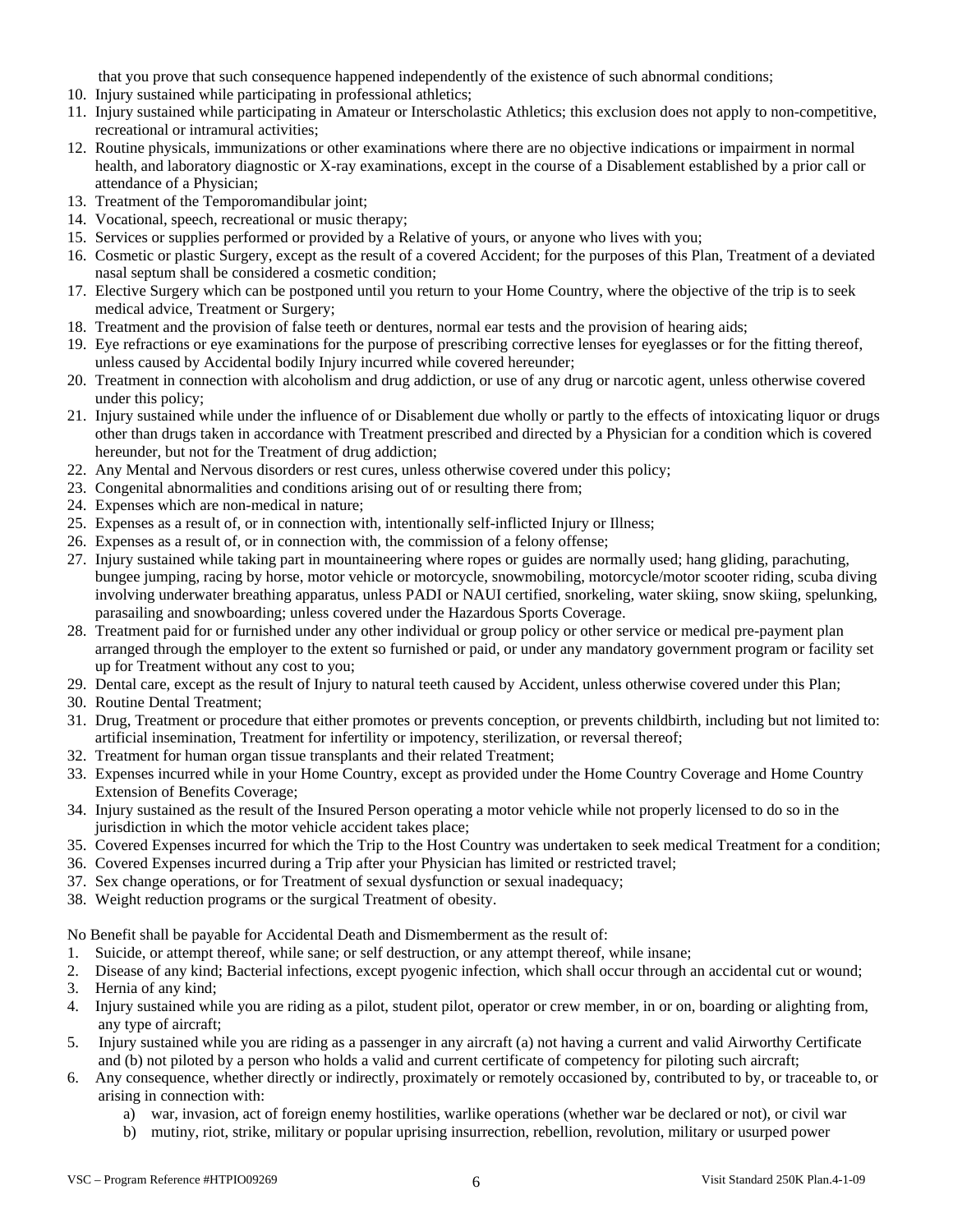- c) acting on behalf of or in connection with any organization with activities directed towards the overthrow by force of the Government de jure or de facto or to the influencing of it by terrorism or violence
- d) martial law or state of siege or any events or causes which determine the proclamation or maintenance of martial law or state of siege (hereinafter for the purposes of this Exclusion called the "Occurrences")

Any consequence happening or arising during the existence of abnormal conditions (whether physical or otherwise), whether directly or indirectly, proximately or remotely occasioned by, or contributed to by, traceable to, or arising in connection with, any of the said Occurrences shall be deemed to be consequences for which the Plan shall not be liable, except to the extent that you can prove that such consequence happened independently of the existence of such abnormal conditions;

- 7. Service in the military, naval or air service of any country;
- 8. Flying in any aircraft being used for, or in connection with, acrobatic or stunt flying, racing or endurance tests;
- 9. Flying in any rocket-propelled aircraft;
- 10. Flying in any aircraft being used for, or in connection with, crop dusting or seeding or spraying, fire fighting, exploration, pipe or power line inspection, any form of hunting or herding, aerial photography, banner towing or any experimental purpose;
- 11. Flying in any aircraft which is engaged in any flight which requires a special permit or waiver from the authority having jurisdiction over civil aviation, even though granted;
- 12. Sickness of any kind;
- 13. Being under the influence of alcohol or having taken drugs or narcotics unless prescribed by a legally qualified Physician or surgeon;
- 14. Injury occasioned or occurring while you are committing or attempting to commit a felony or to which a contributing cause was your being engaged in an illegal occupation;
- 15. While riding or driving in any kind of competition;
- 16. This plan does not insure against loss or damage (including death or Injury) and any associated cost or expense resulting directly or indirectly from the discharge, explosion or use of any device, weapon or material employing or involving nuclear fission, nuclear fusion or radioactive force, or chemical, biological, radiological or similar agents, whether in time of peace or war, and regardless of who commits the act, regardless of any other cause or event contributing concurrently or in any other sequence thereto.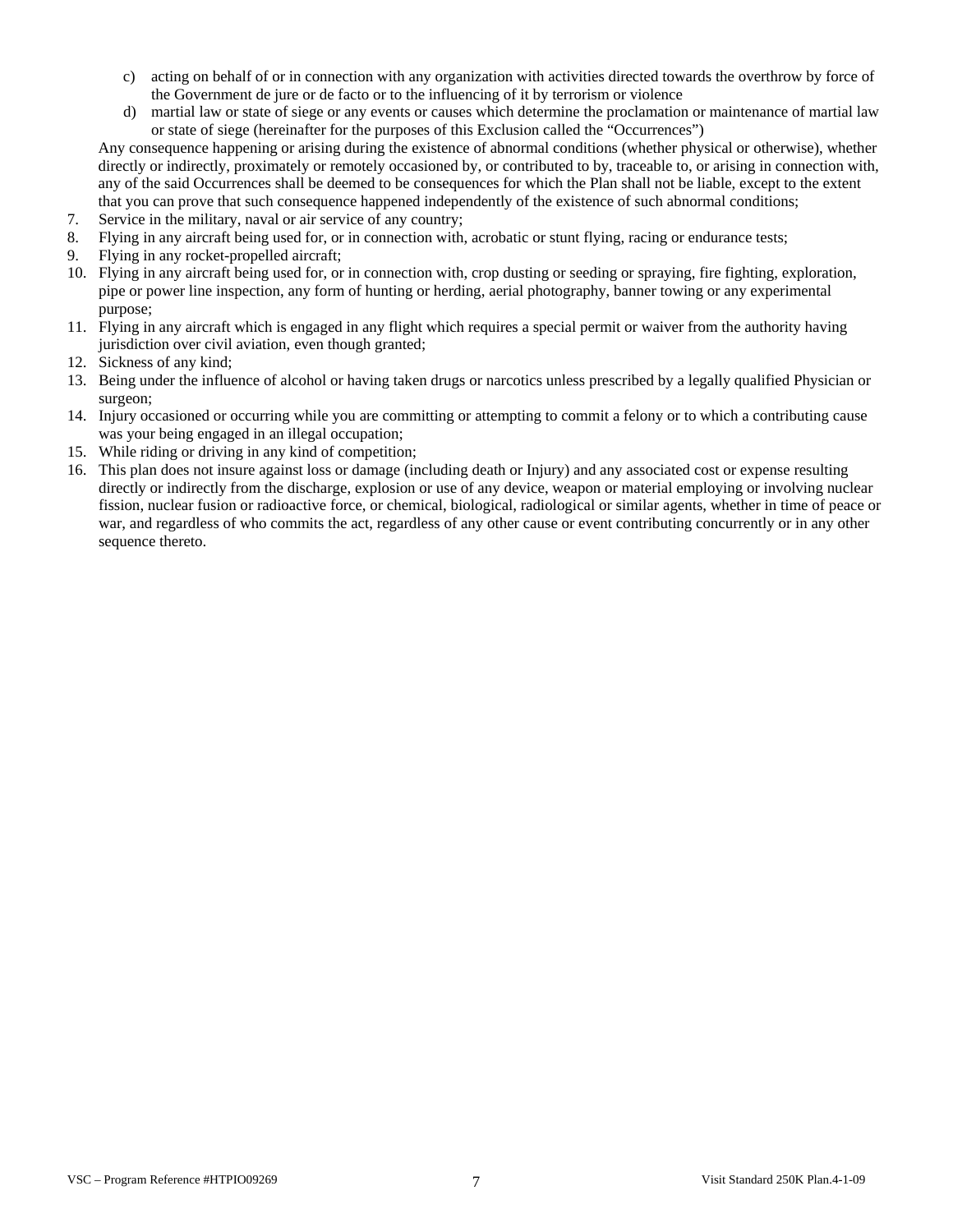## **PERSONAL LIABILITY:**

**Important Notice:** This portion of the Evidence of Coverage is a brief summary of filed form number AIFS LIAB (IL 09/98R) which contains complete details of the Liability coverage and is the governing document. The Master Policy shall control in the event of any conflict between this Evidence of Coverage and the Policy.

### **SCHEDULE OF BENEFITS**

| Limit per claim | <b>Deductible</b><br>Per Claim | <b>Aggregate</b><br><b>Limit Per</b><br><b>Person</b> | <b>Medical</b><br><b>Payments</b><br>Coverage | <b>Additional</b><br>Living<br><b>Expense</b> | <b>Payment of</b><br><b>Deductible Under</b><br>Homeowner's |
|-----------------|--------------------------------|-------------------------------------------------------|-----------------------------------------------|-----------------------------------------------|-------------------------------------------------------------|
| \$100,000       | \$100                          | \$200,000                                             | \$25,000                                      | \$10,000                                      | \$1,000                                                     |

### **DEFINITIONS**

"AUTOMOBILE" means a land motor vehicle, trailer or semi-trailer designed for travel on public roads (including any machinery or apparatus attached thereto.

"BODILY INJURY" means bodily injury, sickness or disease sustained by any person, including death. It does not include any communicable disease.

"CLAIM(S)" means a demand for money or the service of a suit naming an INSURED and alleging an INCIDENT. CLAIMS do not include proceedings seeking injunctive or other non-pecuniary relief.

### "CLAIMS EXPENSES" means:

(a) Fees charged by an attorney or attorneys designated by the Company and all other fees, costs, and expenses resulting from the investigation, adjustment, defense settlement and appeal of a CLAIM, suit or proceeding arising in connection therewith, if incurred by the Company, or incurred by the INSURED with written consent of the Company, but does not include salary charges or expenses of regular employees or officials of the Company, or fees and expenses of independent adjusters;

(b) All costs against the INSURED in such suits and all interest on the entire amount of any judgment therein which accrues after entry of the judgment and before the Company has paid or tendered or deposited, whether in court or otherwise, that part of the judgment which does not exceed the limit of the Company's liability thereon;

(c) Premiums on appeal bonds and premiums on bonds to release attachments in such suits, but not for bond amounts in excess of the applicable limit of liability of this policy. The Company shall have no obligation to pay for or furnish any bond;

(d) Up to \$250 for loss of earnings to each INSURED for each day or part of a day of their attendance at the Company's request at a trial, hearing or arbitration proceeding involving a civil suit against such INSURED for covered DAMAGES, but the amount so payable for any one or series of trials, hearings or arbitration proceedings arising out of the same INCIDENTS shall in no event exceed \$5,000.

"DAMAGES" means compensatory judgments, settlement or awards, but does not include fines or penalties, the return of fees or other consideration paid to the INSURED.

"HOST FAMILY" means the person(s) responsible for providing the INSURED's room, board, general welfare, and care while on a Covered Trip/Program.

"INCIDENT" means any act or omission committed by the INSURED during the Policy Term which unexpectedly, unintentionally, and suddenly results in BODILY INJURY, PROPERTY DAMAGE or PERSONAL INJURY provided the act or omission committed by the INSURED was during the POLICY TERM.

"INSURED LOCATION" means (1) the HOST FAMILY's residence premises and the part of any other premises, structures and grounds used by the Insured; or (2) Any part of a premises where an Insured is temporarily staying. An INSURED LOCATION does not include coverage for PROPERTY DAMAGE to property rented to, occupied by, used by, or in the care of any INSURED, to the extent that the INSURED is required by contract to provide insurance.

"MOBILE EQUIPMENT" means a land vehicle (including any machine or apparatus attached thereto, whether or not selfpropelled), (1) not subject to motor vehicle registration, or (2) maintained for use exclusively on premises owned by or rented to any INSURED, including the ways immediately adjoining, or (3) designed for use principally off public roads, or (4) designed or maintained for the sole purpose of affording mobility to equipment of the following types forming an integral part of or permanently attached to such vehicle: power cranes, shovels, loaders, diggers and drills; concrete mixers (other than the mix-in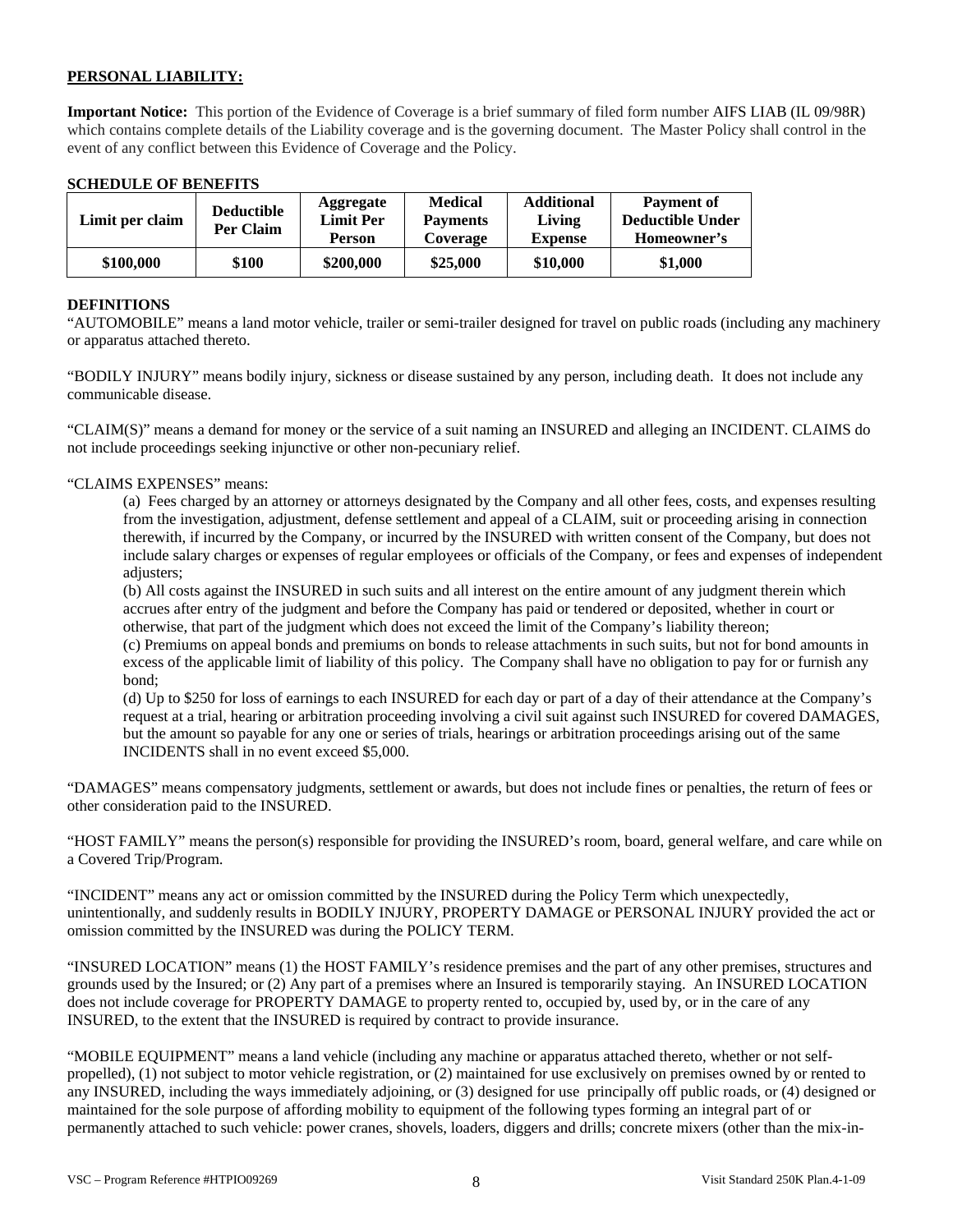transit type); graders, scrappers, rollers and other construction or repair equipment; air compressors, pumps and generators, including spraying, wielding and building cleaning equipment; and geophysical exploration and well servicing equipment, or (5) anything with a motor that rolls, flies or dives, such as snowmobiles, mopeds, motorbikes, dirt bikes or (6) anything that flies such as parasails, parachutes and hang gliders.

## "PERSONAL INJURY" means:

(a) false arrest, detention or imprisonment, wrongful entry or eviction, other invasion of private occupancy, or malicious prosecution; or

(b) the publication or utterance of a libel, slander or other defamatory or disparaging material; or

(c) a publication or an utterance in violation of an individual's right of privacy; or

(d) shock, mental anguish, or mental injury.

PERSONAL INJURY does not include the transmission intentionally or unintentionally of any Illness, sickness or disease by the INSURED to anyone, or any consequence resulting from that Illness, sickness or disease.

### "PROPERTY DAMAGE" means:

(a) physical Injury to or destruction of tangible property, including the loss of use thereof at any time resulting there from; or

(b) loss of use, or loss of the value of tangible property which has not been physically injured or destroyed.

### **Personal Liability Insurance Coverage:**

The Company will pay on behalf of the INSURED all sums which the INSURED shall become legally obligated to pay as DAMAGES for personal liability CLAIMS first made against the INSURED and reported to the Company, during the Policy Term that his endorsement is in effect, arising out of any INCIDENT covered under this Policy, provided always that such INCIDENT happens:

(a) on or after the Policy Effective Date on which this endorsement becomes effective; or

(b) on or after the effective date of the earliest claims-made policy issued by the Company covering the INSURED to which this is a continuous renewal.

For any claim brought in the United States of America (including its territories and possessions), Puerto Rico or Canada, the Company shall have the right and duty to defend any suit against the INSURED seeking DAMAGES to which this insurance applies even if any of the allegations of the suit are groundless, false or fraudulent. The Company may make such investigation and settlement of any CLAIM, or suit as it deems expedient. With respect to claims brought or suits instituted in courts elsewhere than within the United States of America (including its territories and possessions), Puerto Rico or Canada, the Company shall have the right, but not the duty, to:

- 1) Defend any suit; and
- 2) Make such investigation, negotiation and settlement of any claim or suit as the Company deems expedient.

Any claim or suit which the Company elects not to investigate, settle or defend, the INSURED, under the Company's supervision, will make or cause to be made, such investigation and defense as may be reasonably necessary. Subject to prior authorization by the Company, the INSURED will effect, to the extent possible, such settlements as the Company and the INSURED deem prudent. The Company will reimburse the INSURED for the cost of any such investigation, settlement or defense, in the currency of the United States of America at the rate of exchange prevailing on the date of payment.

In no event shall the Company be obligated to pay DAMAGES or CLAIM EXPENSES or to defend, or continue to defend, any suit after the applicable limit of the Company's liability has been exhausted by payment of DAMAGES and/or CLAIM EXPENSES.

## **OTHER INSURANCE**

If other valid and collectible insurance is available to the INSURED for a covered loss under Coverage A, Personal Liability Insurance Coverage, the Company's obligations are limited as follows:

(a) Primary Insurance:

This insurance is primary over the PARTICIPATING ORGANIZATION'S liability insurance. If this insurance is primary, our obligations are not affected unless any insurance other than the PARTICIPATING ORGANIZATION'S insurance is also primary. Then we will share with all that other insurance by the Method of Sharing described in (b) below.

## (b) Method of Sharing:

If the other insurance permits the contribution by equal shares, we will follow this method also. Under this approach, each insurer contributes equal amounts until it has paid its applicable limit of insurance or none of the loss remains, whichever comes first.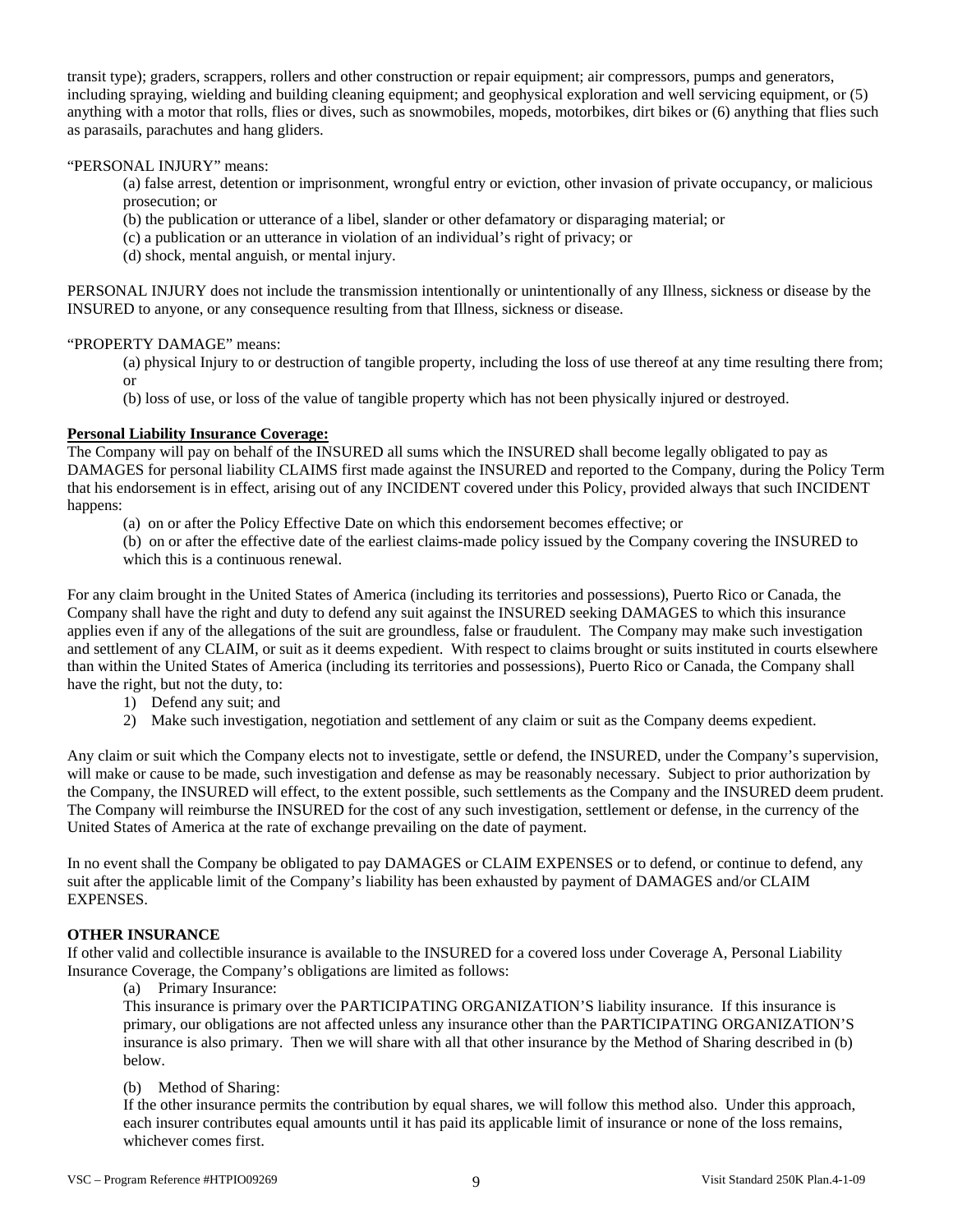The Policy provides excess coverage over and above insurance which may cover the INSURED, HOST FAMILY or a third party involved in an Occurrence. The amount paid is pursuant to the applicable coverage provision(s) of the Policy and is reduced by the amount payable by any such Underlying Insurance.

### **Medical Payments Coverage**

The Company will pay up to the maximum listed in the Liability Schedule of Benefits on behalf of the INSURED for Medical Expenses that are incurred or medically ascertained within fifty-two (52) weeks after the date of the INCIDENT and which result from an INCIDENT causing BODILY INJURY to:

(a) A person who is on the INSURED LOCATION with the permission of the HOST FAMILY, if the INCIDENT is caused by the activities of the INSURED or by an animal owned by, or in the care of, an INSURED. (b) A person not on the INSURED LOCATION, if the INCIDENT is caused by the activities of an INSURED or by an animal owned by, or in the care of, an INSURED.

**Medical Expenses are defined as those expenses recommended and approved by a Physician for hospital room and board, use of an operating room, emergency room, ambulatory medical center, fees of Physicians and nurses, laboratory tests, prescription medicines or drugs, anesthetics, transfusions, diagnostic testing, and therapeutics.** 

The Company will pay the benefit pursuant to this provision only after due proof of the Medical Expenses incurred has been submitted to the Company.

This coverage does not apply to the INSURED or to a dependent of an INSURED.

## **Additional Living Expenses Coverage**

If an INCIDENT caused by the activities of the INSURED results in the INSURED LOCATION becoming unfit to live in, the Company will pay for any necessary increase in living expenses incurred by the HOST FAMILY so that the household can maintain its normal standard of living. Payment will be for the shortest time required to repair or replace the damage to the INSURED LOCATION or, if the HOST FAMILY permanently relocates, the shortest time required for the HOST FAMILY to settle elsewhere. The Company will pay the HOST FAMILY benefits up to the maximum listed in the Liability Schedule of Benefits on behalf of the INSURED per POLICY TERM for Additional Living Expenses.

Payment: The Company will pay the benefit pursuant to this provision only after due proof of the additional living expenses incurred has been submitted to the Company.

### **Payment of Deductible Under Homeowner's Insurance Coverage**

If an INCIDENT caused by the activities of the INSURED results in a claim being paid under a valid and collectible homeowner's insurance policy of the HOST FAMILY covering the INSURED LOCATION, the Company will pay the HOST FAMILY for the loss incurred up to the amount of the deductible under the HOST FAMILY's homeowner's insurance policy, not to exceed the maximum listed in the Liability Schedule of Benefits per INSURED per POLICY TERM.

Payment: The Company will pay the benefit pursuant to this provision only after due proof of the deductible amount which was incurred has been submitted to the Company

## **LIMIT OF LIABILITY – CLAIMS**

Regardless of the number of INSUREDS under this Policy, the number of persons or organizations which sustain injury, or the number of CLAIMS made or suits brought, the Company's liability for the Coverages provided is stated in the Schedule of Benefits.

Notwithstanding the limit of liability identified in the Schedule of Benefits, a sub-limit of \$25,000 each claim and aggregate, as part of and not in addition to the limit of liability identified in the Schedule for Benefits, shall constitute the only limit of liability available for all DAMAGES and CLAIMS EXPENSES arising out of or attributable to any suit brought against any INSURED alleging, in whole or part, sexual assault, abuse, molestation or habitual neglect, or licentious, immoral, amoral, other behavior that was threatened, committed or alleged to have been committed, by an INSURED or by any person for whom the INSURED is legally responsible. This sub-limit is inclusive of all expenses derived from or based upon the defense of any above described act. This sub-limit of liability shall constitute the only limit of liability available for all DAMAGES and CLAIM EXPENSES arising from the above described acts and no other limit of liability shall be available for any DAMAGES or CLAIM EXPENSES arising from the above described acts.

The limit of liability stated in the Schedule of Benefits as applicable to "each claim" is the limit of the Company's liability for all DAMAGES because of each CLAIM covered hereby. All CLAIMS arising from the same or related INCIDENT shall be considered a single CLAIM for the purpose of this insurance and shall be subject to the same limit of liability. The limit of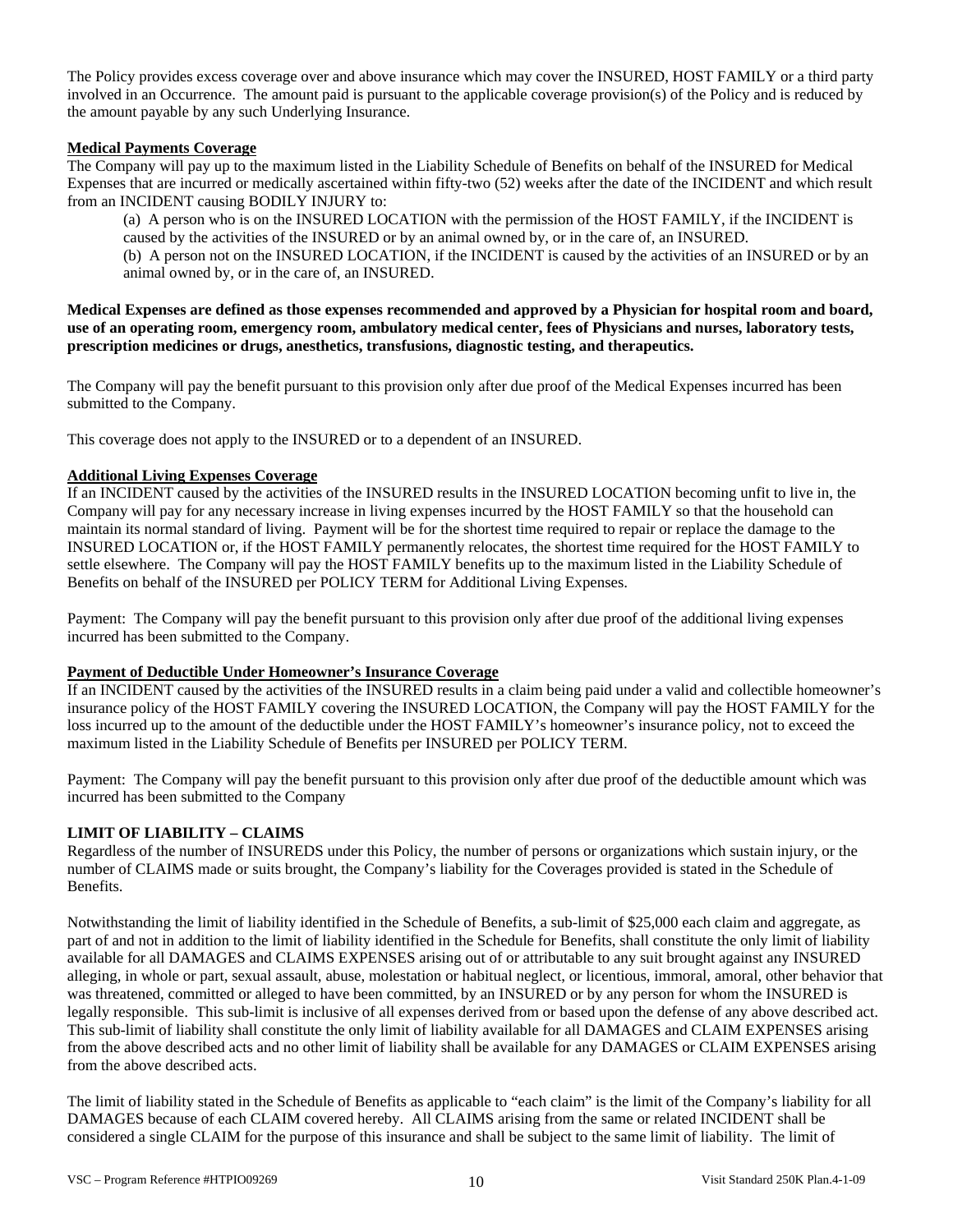liability stated in the Schedule of Benefits as "AGGREGATE" is, subject to the above provision respecting "each claim", the total limit of the Company's liability under this Policy for all DAMAGES as a result of all CLAIMS made and reported to the Company during the POLICY TERM, including any Extended Reporting Period. CLAIMS EXPENSES are included within the applicable limit of liability stated in the Schedule of Benefits.

## **WHEN CLAIM IS TO BE CONSIDERED AS FIRST MADE**

(a) When the Company first receives written notice from the INSURED, that a CLAIM has been made, or (b) When the Company first receives written notice from the INSURED, of specific circumstances involving a particular person or entity which may result in a CLAIM.

All CLAIMS arising out of the same or related INCIDENT shall be considered as having been made at the time the first such CLAIM is made, and shall be subject to the same limit of liability.

## **LIABILITY GENERAL PROVISIONS**

**ACTION AGAINST THE COMPANY:** No action shall lie against the Company unless, as a condition precedent thereto, there shall have been full compliance with all of the terms of this policy, but not until the amount of the INSURED's obligation to pay shall have been finally determined either by judgment against the INSURED after actual trial or by written agreement of the INSURED, the claimant and the Company.

**ASSIGNMENT:** The interest of any INSURED is not assignable. If any INSURED shall die or be judged incompetent, this insurance shall thereupon terminate for such person but shall cover the INSURED's legal representative as the INSURED with respect to liability previously incurred and covered by this insurance.

**ASSISTANCE AND COOPERATION OF INSURED IN THE EVENT OF CLAIM OR SUIT:** Upon the INSURED becoming aware of any INCIDENT which could reasonably be expected to be the basis of a CLAIM covered hereby, written notice shall be given by the INSURED to the Company together with the fullest information obtainable. If CLAIM is made or suit is brought against the INSURED, the INSURED shall immediately forward to the Company every demand, notice, summons or other process received by the INSURED or the INSURED's representative. The INSURED shall cooperate with the Company and, upon the Company's request, assist in making settlements in the conduct of suits and in enforcing any right of contribution or indemnity against any person or organization who may be liable to the INSURED because of DAMAGES with respect to which this insurance applies. The INSURED shall attend hearings and trials and assist in securing and giving evidence and obtaining the attendance of witnesses. The INSURED shall not, except at the INSURED's own cost, voluntarily make any payments, assume any obligation or incur any expense.

**CURRENCY:** All premiums must be paid to the Company, and the Company will pay all benefits, in the currency of the United States of America at the rate of exchange prevailing on the date of payment.

**POLICY TERM:** With respect to each INSURED, the POLICY TERM shall begin when an INSURED's coverage begins and terminate when an INSURED's coverage ends as stated in the General Provisions of the Policy.

**REIMBURSEMENT:** While the Company has no duty to do so, if the Company pays DAMAGES or CLAIMS EXPENSES:

- (a) within the amount of the applicable deductible; or
- (b) in excess of the applicable limit of liability,

the INSURED shall, upon written demand, repay such amounts to the Company within thirty (30) days thereof. Failure to pay any amounts indicated above may lead to policy cancellation and the INSURED shall not have the right to any Extended Reporting Period option.

**SUBROGATION:** If the Company makes a payment under the Policy and the person to or for whom payment was made has a right to recover damages from another, the Company shall be subrogated to that right. That person shall do:

- 1. Whatever is necessary to enable the Company to exercise the Company's rights; and
- 2. Nothing after the loss to prejudice those rights.

If the Company makes a payment under the Policy and the person to or for whom payment is made recovers damages from another, that person shall:

- 1. Hold in trust for the Company the proceeds of the recover; and
- 2. Reimburse the Company to the extent of the Company's payment.